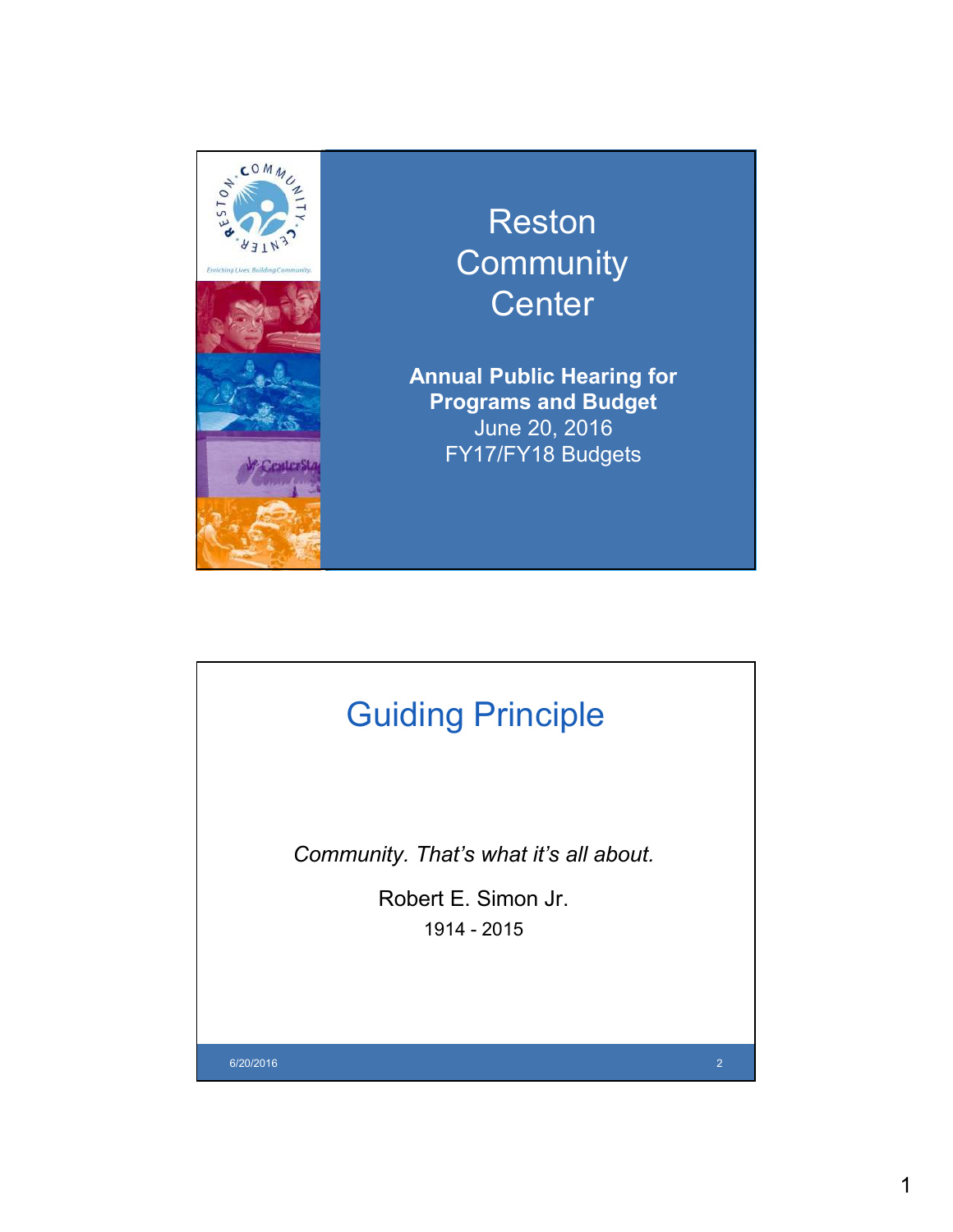

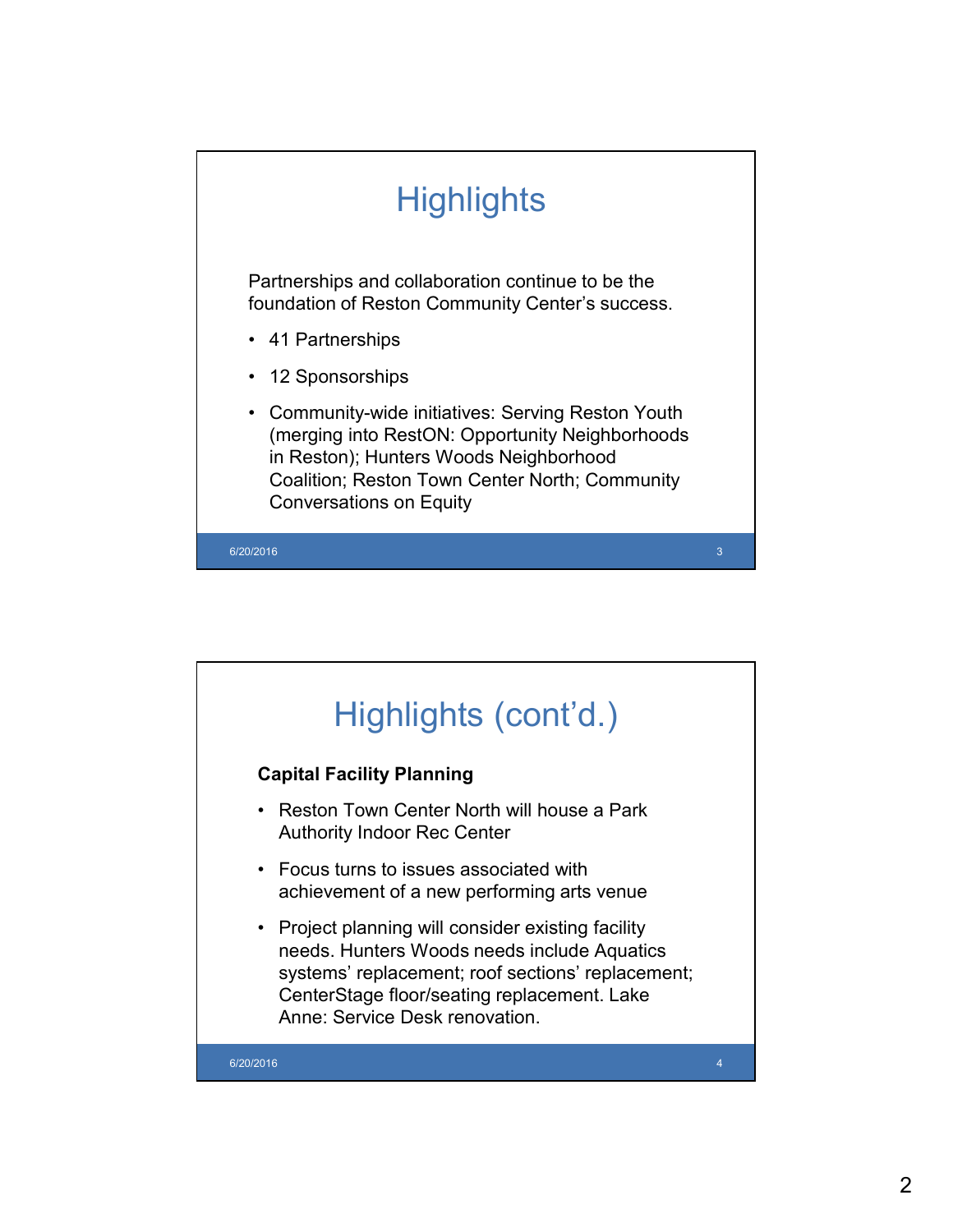

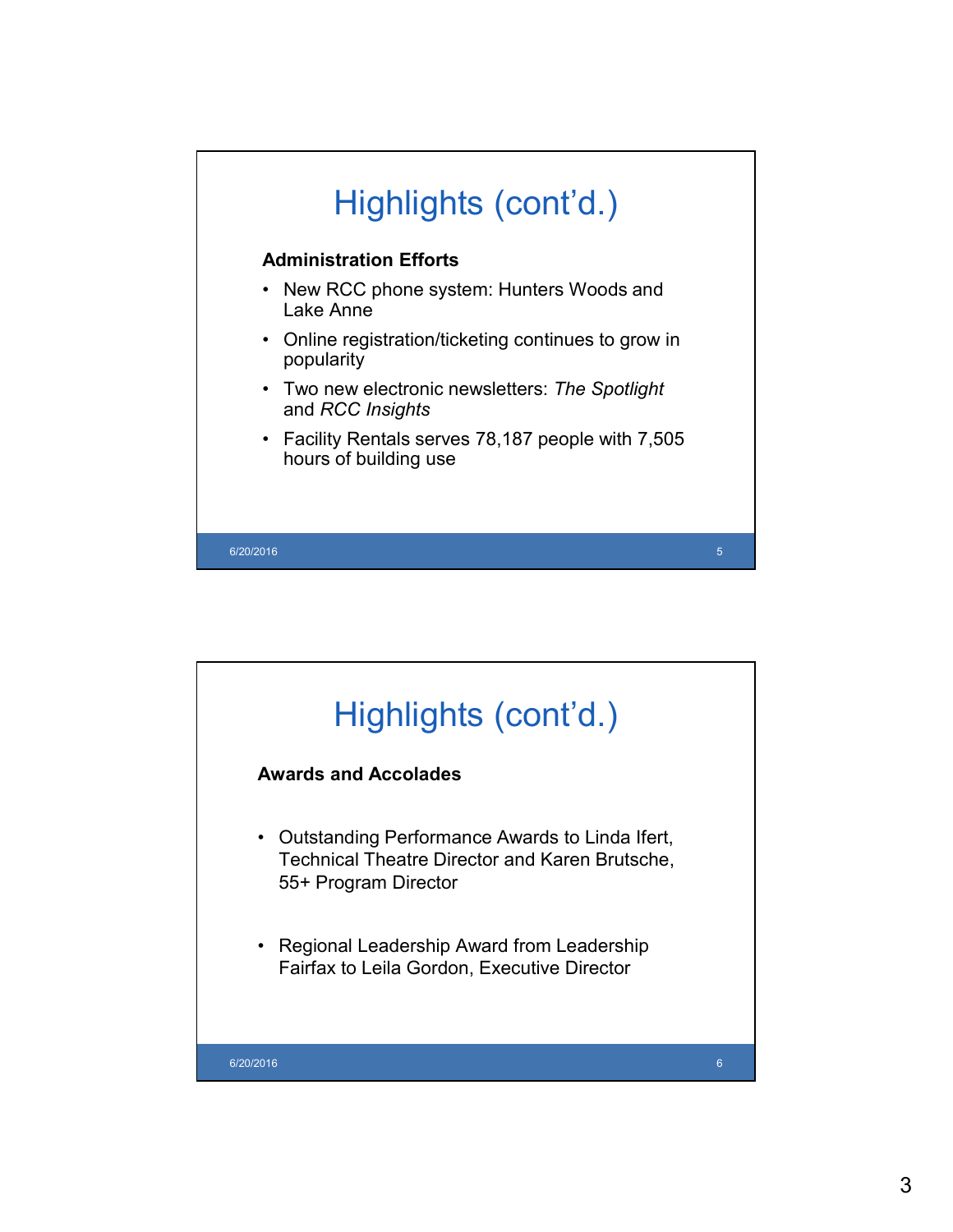

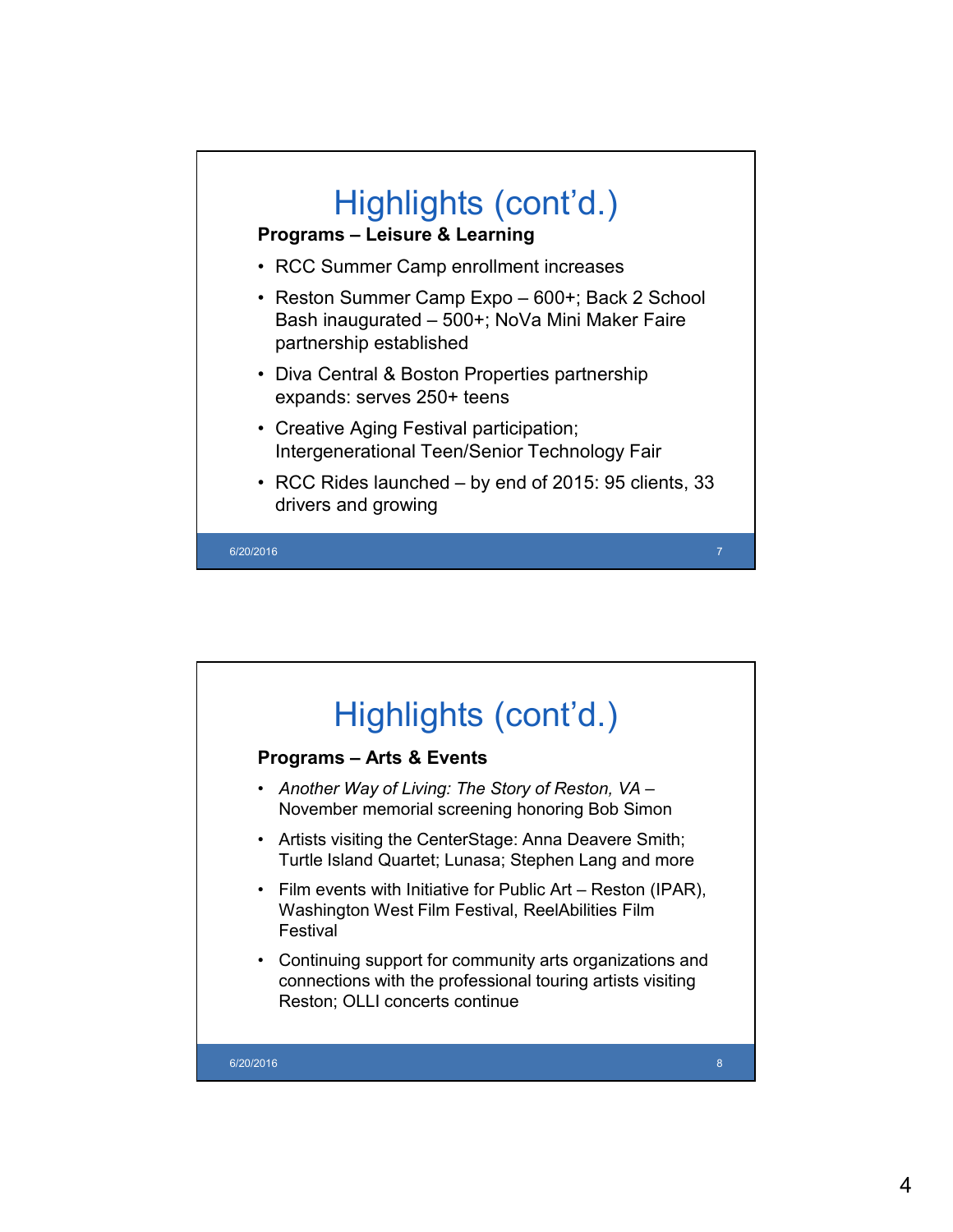

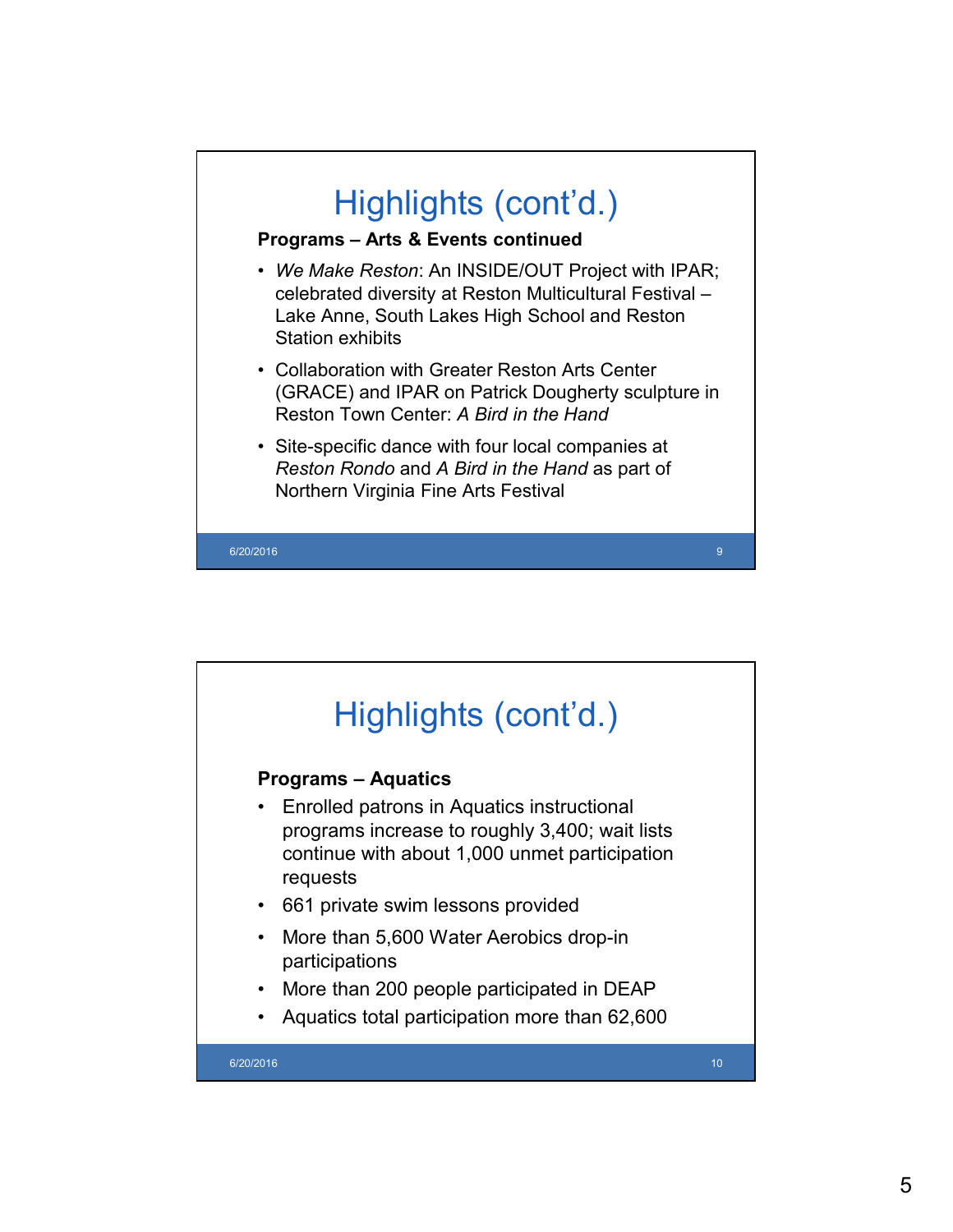## **Challenges**

- Facility constraints arts and aquatics
- Aging facilities; RCC HW nearing 40 years old – RCC LA building 52 years old
- Declining enrollment due to lifestyle shifts and increasing competition/fragmentation
- Maintaining structural balance in the budget; balancing appropriate pricing with economic accessibility

<mark>6/20/2016 - 11</mark> نفست المسافر المستقبل المسافر المستقبل المستقبل المستقبل المستقبل المستقبل المستقبل المستقبل ال

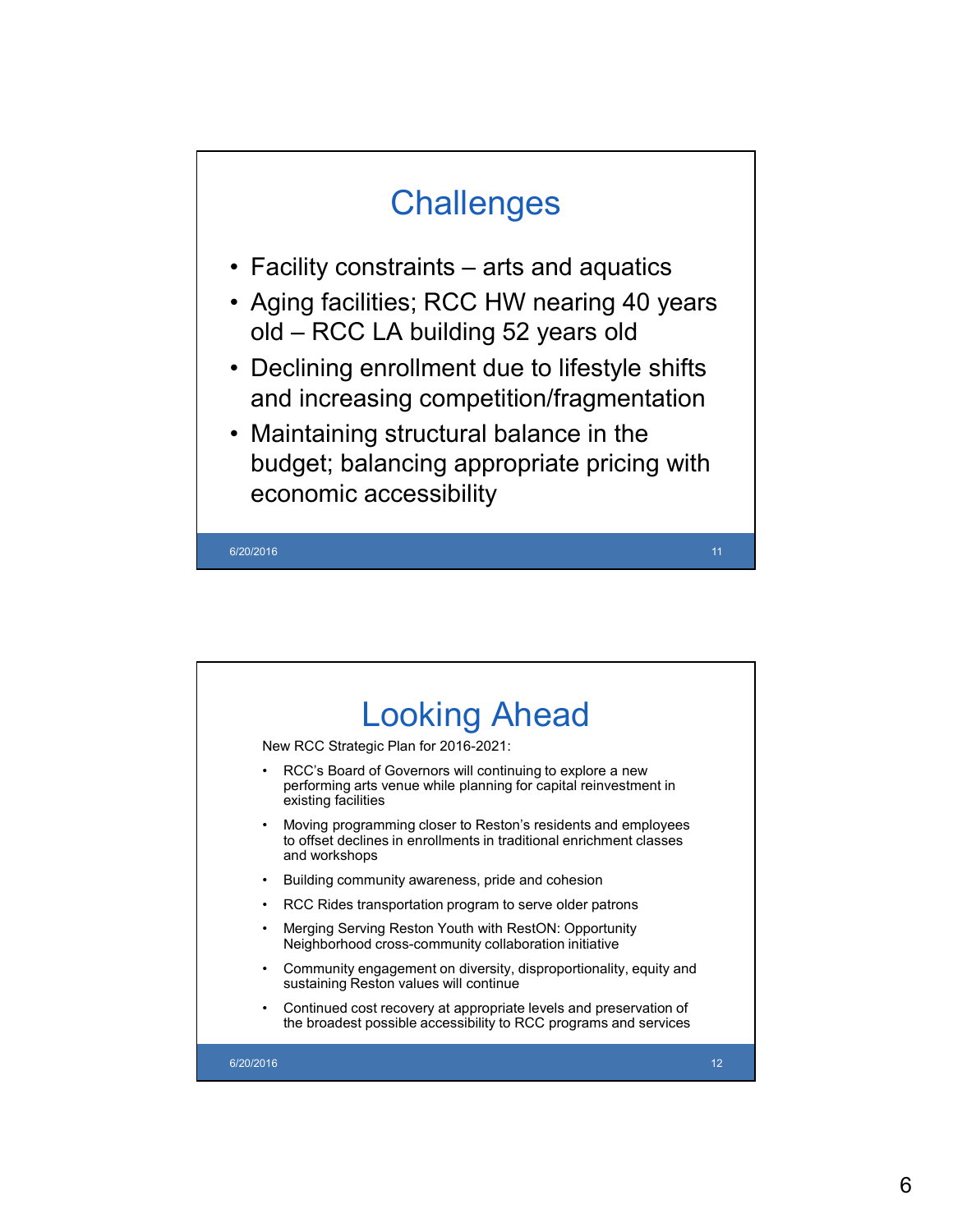

<mark>6/20/2016 - 13</mark>/20/2016 - 13/20/2016 - 13/20/2016 - 13/20/2016 - 13/20/2016 - 13/30

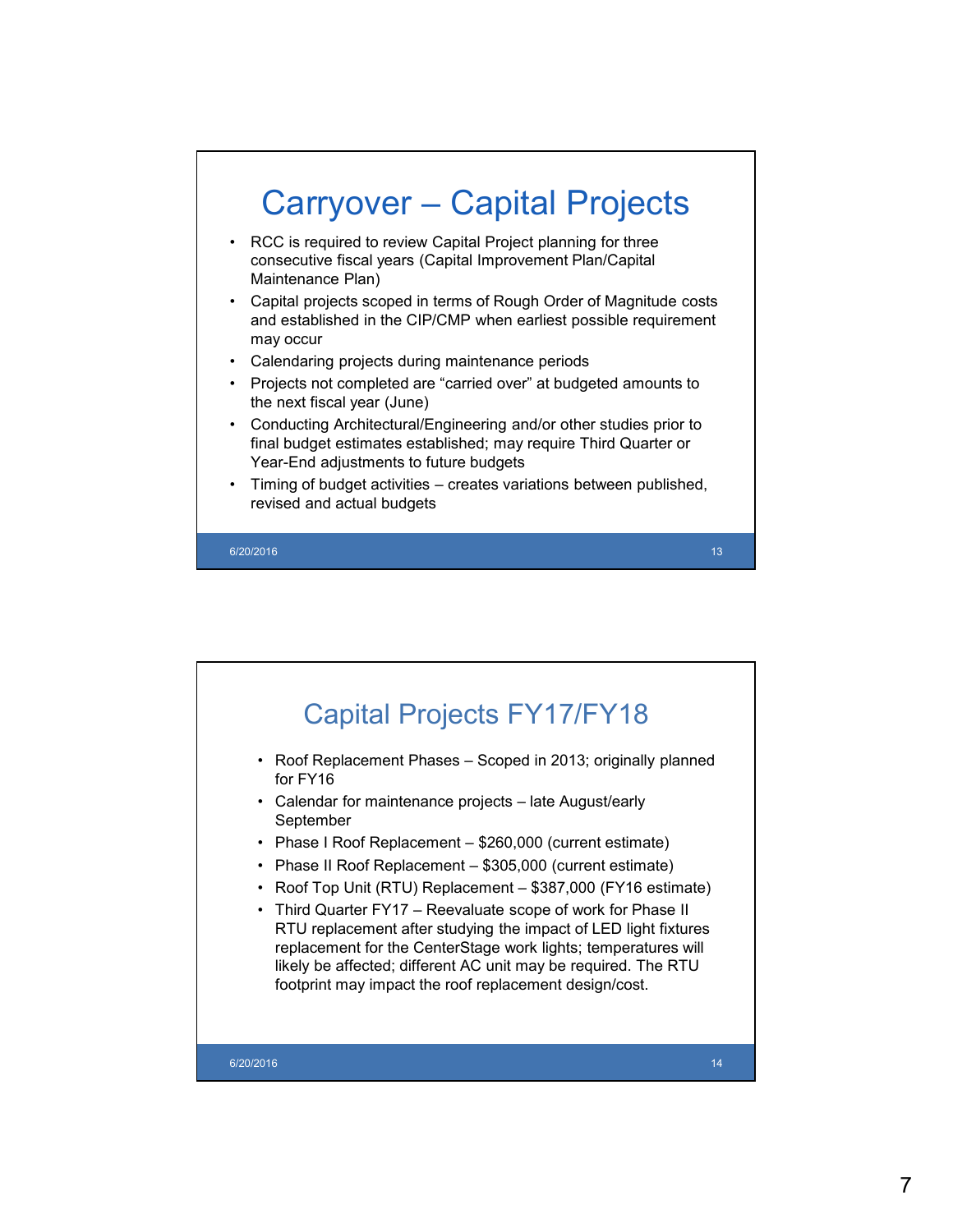

| <b>Capital Maintenance Plan</b><br><b>Capital Maintenance Projects (continued)</b>                                                                                                                                       |                  |                                                 |                         |  |  |  |  |
|--------------------------------------------------------------------------------------------------------------------------------------------------------------------------------------------------------------------------|------------------|-------------------------------------------------|-------------------------|--|--|--|--|
| <b>Projects – General Facility (cont.)</b><br>• Hot Water Tank Replacement<br>• Replace HW Carpeting in Public Areas<br>• Upgrade AV Capabilities in CR<br>• Resurface Patio Deck<br>• Redesign LA Customer Service Desk | FY17<br>\$30,000 | <b>FY18</b><br>\$45,000<br>\$50,000<br>\$25,000 | <b>FY19</b><br>\$35,000 |  |  |  |  |
| <b>Equipment - General Facility</b><br>• Replace Genie Hydraulic Lift                                                                                                                                                    | \$8.500          |                                                 |                         |  |  |  |  |
| 6/20/2016                                                                                                                                                                                                                |                  |                                                 | 16                      |  |  |  |  |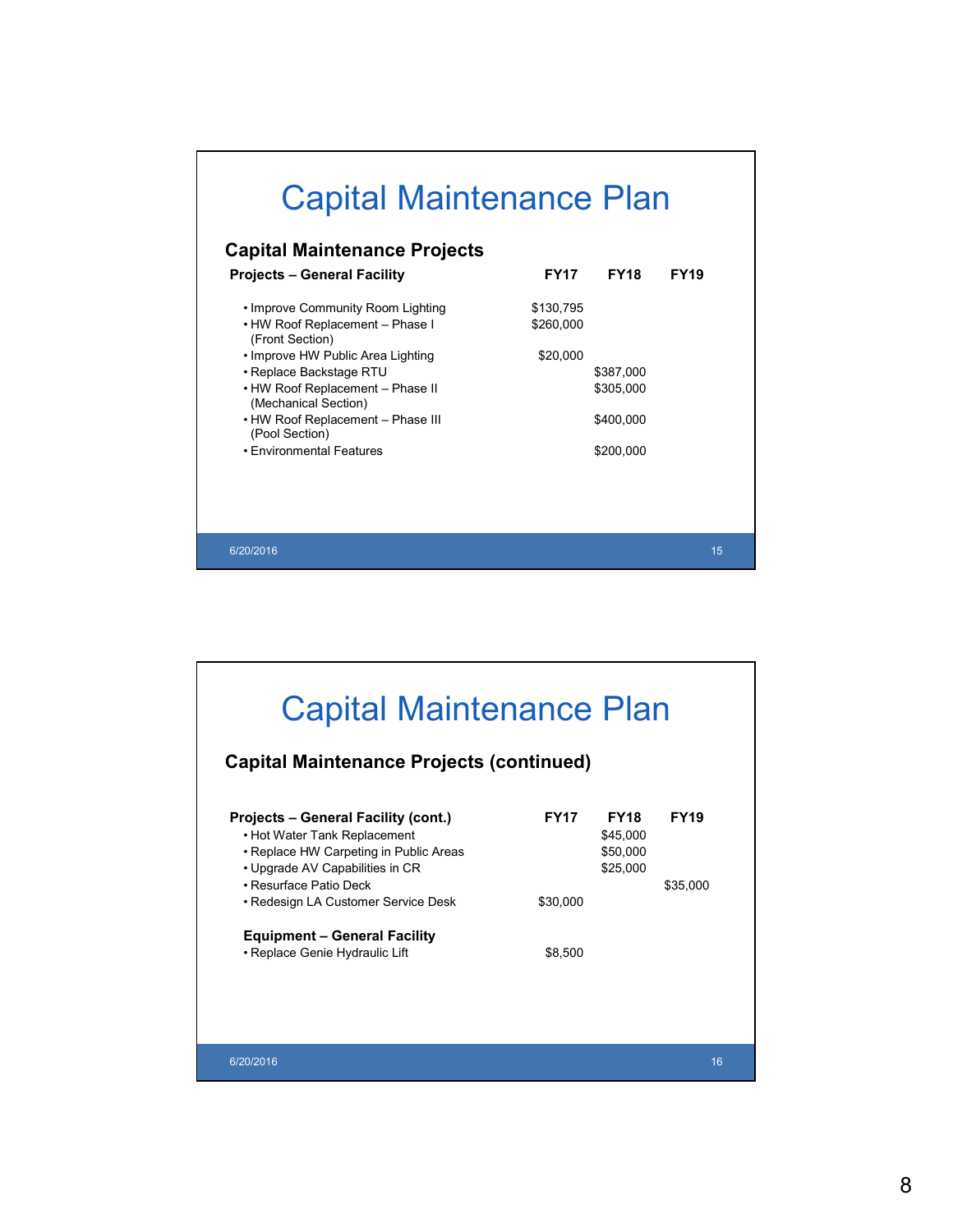

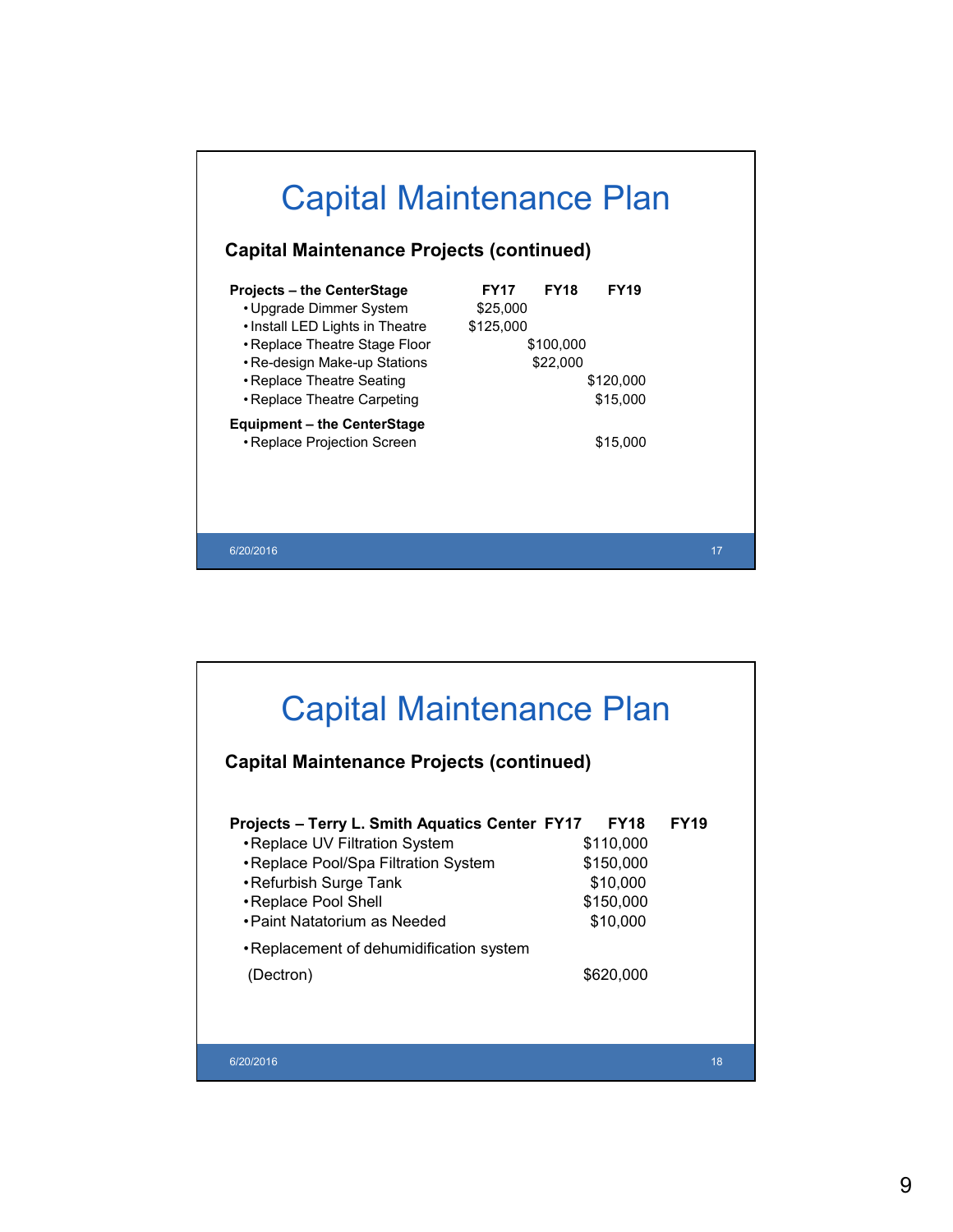

|                                                           | FY2013        | FY2014                              | FY2015  |
|-----------------------------------------------------------|---------------|-------------------------------------|---------|
| <b>Opening Fund Balance</b>                               |               | \$6.208.582 \$5.742.205 \$5.387.978 |         |
| Revenue                                                   |               |                                     |         |
| Revenue                                                   |               | \$7,213,370 \$7,423,020 \$8,053,608 |         |
| <b>Expenditures</b>                                       |               |                                     |         |
| Personnel                                                 |               | \$4,832,183 \$4,912,558 \$4,859,850 |         |
| Operating                                                 |               | \$2,809,138 \$2,657,368 \$2,623,458 |         |
| Sub-Total Expenditures                                    | \$7.641.321   | \$7.569.926 \$7.483.308             |         |
| Sub-Total Rev. less Non-Cap Exp.                          |               | $$$ (427,951) $$$ (146,906) $$$     | 570.300 |
| <b>Capital Projects</b>                                   | \$.           | 38,426 \$ 207,321 \$                | 20.143  |
| <b>Total Expenditures</b>                                 |               | \$7,679,747 \$7,777,247 \$7,503,451 |         |
| <b>Revenue less Expenditures</b>                          |               | \$ (466,377) \$ (354,227) \$        | 550.157 |
| <b>Ending Fund Balance</b>                                |               | \$5,742,205 \$5,387,978 \$5,938,135 |         |
| <b>Reserves</b>                                           |               |                                     |         |
| Capital Project Reserve                                   | \$3,000,000   | \$3,000,000 \$3,000,000             |         |
| Maintenance Reserve (12% of # Est. Revenue) \$ 865,604 \$ |               | 890,762 \$                          | 966,433 |
| Feasibility Study (2% of # Est. Revenue)                  | $$144.267$ \$ | 148.460 \$                          | 161.072 |
| Economic and Program Contingency                          |               | \$1,732,333 \$1,348,755 \$1,810,630 |         |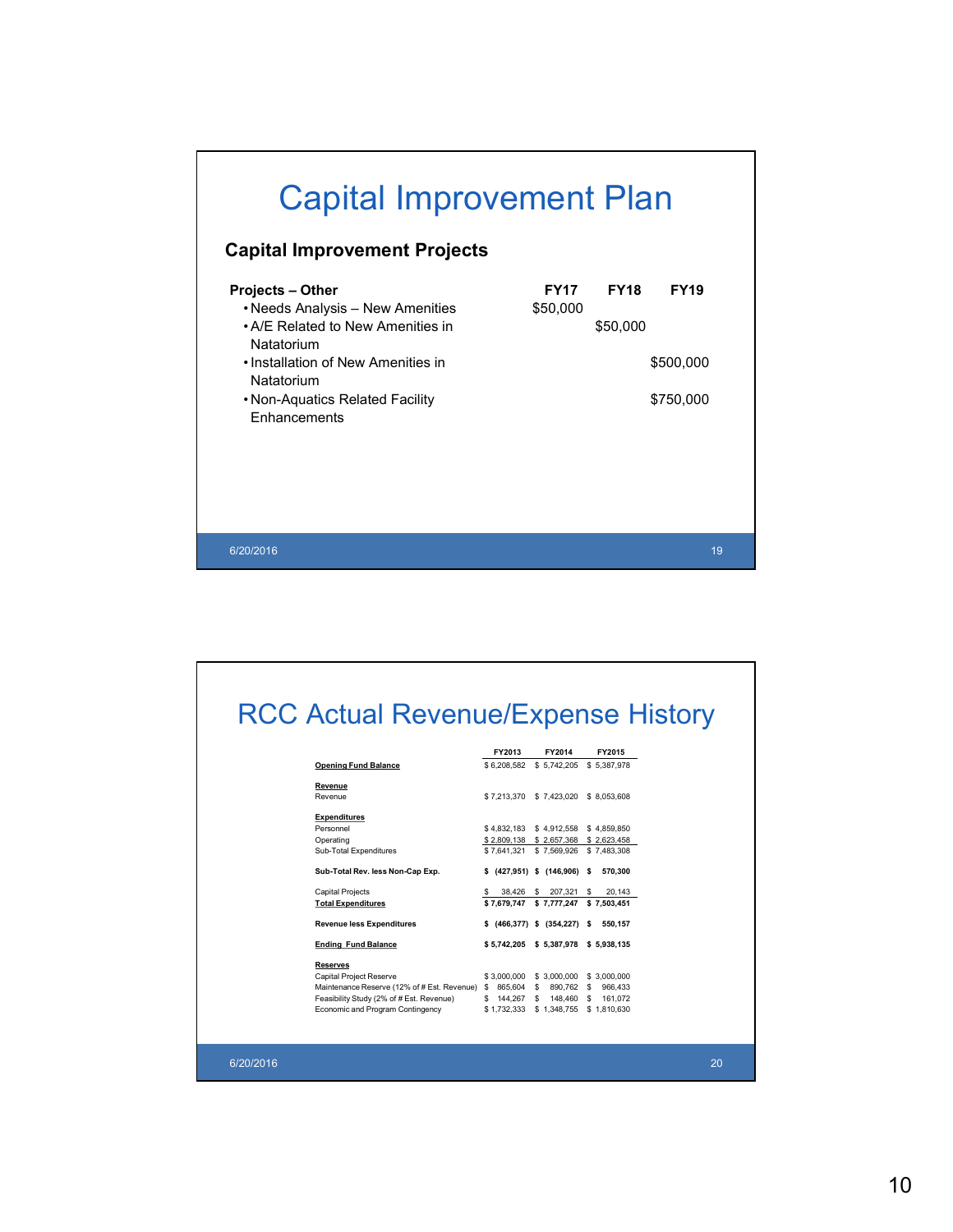| RCC FY16 Budget: Published VS<br><b>Estimated Actual</b> |                                                              |                                      |                                      |              |                                    |  |    |
|----------------------------------------------------------|--------------------------------------------------------------|--------------------------------------|--------------------------------------|--------------|------------------------------------|--|----|
|                                                          |                                                              | FY2016<br>Revised                    | FY2016 Y-<br>End<br><b>Estimate</b>  |              | <b>Revised/Act</b><br>ual Variance |  |    |
|                                                          | Revenue                                                      |                                      |                                      |              |                                    |  |    |
|                                                          | Revenue                                                      |                                      | \$8,277,427 \$7,972,546 \$ (304,881) |              |                                    |  |    |
|                                                          | <b>Expenditures</b>                                          |                                      |                                      |              |                                    |  |    |
|                                                          | Personnel                                                    |                                      | \$5,435,149 \$5,018,568 \$ (416,581) |              |                                    |  |    |
|                                                          | Operating                                                    | \$2,951,142 \$2,587,842 \$ (363,300) |                                      |              |                                    |  |    |
|                                                          | Sub-Total Non-Capital<br>Expenditures                        |                                      | \$8,386,291 \$7,606,410 \$ (779,881) |              |                                    |  |    |
|                                                          | Revenue less Expenditures \$ (108,864) \$ 366,136 \$ 475,000 |                                      |                                      |              |                                    |  |    |
|                                                          | <b>Capital Projects</b>                                      | FY2016<br><b>Revised</b>             | FY2016 Y-<br>End<br><b>Estimate</b>  |              | Carryover                          |  |    |
|                                                          | Roof Replacement                                             | \$ 647,000 \$                        | 3.713                                | $\mathbb{S}$ | 643.287                            |  |    |
|                                                          | LA Service Counter Redesign \$                               | 30,000 \$                            | $\blacksquare$                       | S            | 30,000                             |  |    |
|                                                          | Community Room Lighting                                      | S.<br>130.795 \$                     | $\sim$                               | \$.          | 130.795                            |  |    |
|                                                          | CenterStage Enhancements                                     | \$<br>196,000 \$                     | 63,947 \$                            |              | 132,053                            |  |    |
|                                                          | Motor Control Panel                                          | \$<br>63.745 \$                      | 59.719 \$                            |              | 4.026                              |  |    |
|                                                          | <b>Loading Dock</b>                                          | 76,052 \$<br>S                       | 66,515 \$                            |              | 9.537                              |  |    |
|                                                          | Total                                                        | $$1,143,592$ \$                      | 193,894 \$                           |              | 949,698                            |  |    |
| 6/20/2016                                                |                                                              |                                      |                                      |              |                                    |  | 21 |